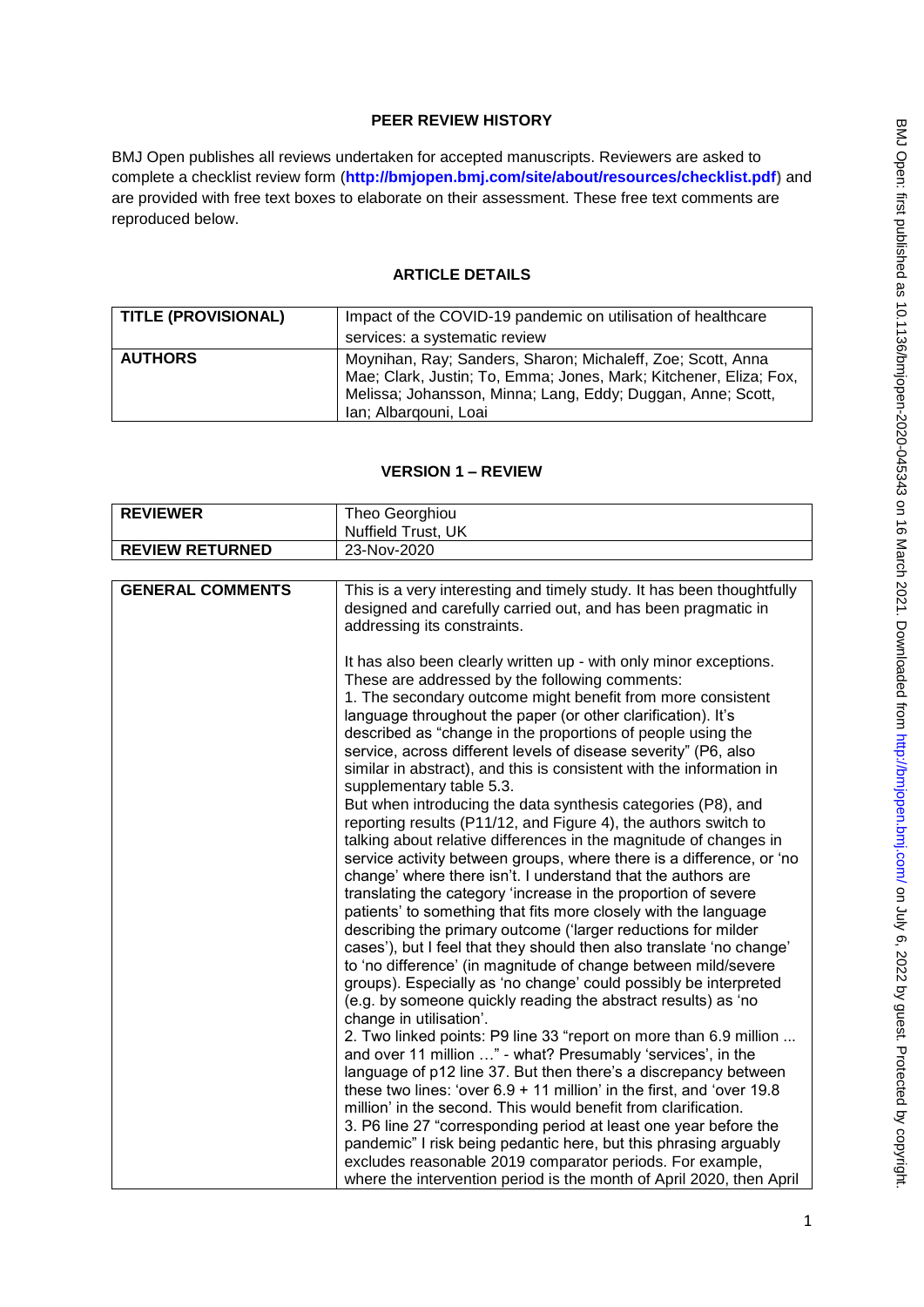| 2019 is not at least one year before the pandemic, and so could<br>be excluded as a comparator. Do the authors mean 'in at least the |
|--------------------------------------------------------------------------------------------------------------------------------------|
| year before the pandemic'?                                                                                                           |

| <b>REVIEWER</b><br><b>REVIEW RETURNED</b> | <b>Tracy Pellatt-Higgins</b><br>University of Kent<br>06-Dec-2020                                                                                                                                                                                                                                                                                                                                                               |
|-------------------------------------------|---------------------------------------------------------------------------------------------------------------------------------------------------------------------------------------------------------------------------------------------------------------------------------------------------------------------------------------------------------------------------------------------------------------------------------|
| <b>GENERAL COMMENTS</b>                   | Very well written, and clear paper. It would benefit from including<br>the rationale for reporting the secondary outcomes in a different<br>way from the primary outcome. In some of the text percentage<br>differences in utilisation for milder and more severe conditions was<br>highlighted, but the overall analysis was based on categorising<br>into three categories, please give reasons for this for<br>completeness. |

# **VERSION 1 – AUTHOR RESPONSE**

Reviewer: 1 Reviewer Name: Theo Georghiou

Comments to the Author

This is a very interesting and timely study. It has been thoughtfully designed and carefully carried out, and has been pragmatic in addressing its constraints.

It has also been clearly written up - with only minor exceptions. These are addressed by the following comments:

Response: Thank you for these comments.

1. The secondary outcome might benefit from more consistent language throughout the paper (or other clarification). It's described as "change in the proportions of people using the service, across different levels of disease severity" (P6, also similar in abstract), and this is consistent with the information in supplementary table 5.3.

But when introducing the data synthesis categories (P8), and reporting results (P11/12, and Figure 4), the authors switch to talking about relative differences in the magnitude of changes in service activity between groups, where there is a difference, or 'no change' where there isn't. I understand that the authors are translating the category 'increase in the proportion of severe patients' to something that fits more closely with the language describing the primary outcome ('larger reductions for milder cases'), but I feel that they should then also translate 'no change' to 'no difference' (in magnitude of change between mild/severe groups). Especially as 'no change' could possibly be interpreted (e.g. by someone quickly reading the abstract results) as 'no change in utilisation'.

Response: Thank you for this comment. We have taken your suggestion and used "no difference" in Abstract, P3, on P8, on P12, and in Figure 4.

2. Two linked points: P9 line 33 "report on more than 6.9 million ... and over 11 million …" - what? Presumably 'services', in the language of p12 line 37. But then there's a discrepancy between these two lines: 'over 6.9 + 11 million' in the first, and 'over 19.8 million' in the second. This would benefit from clarification.